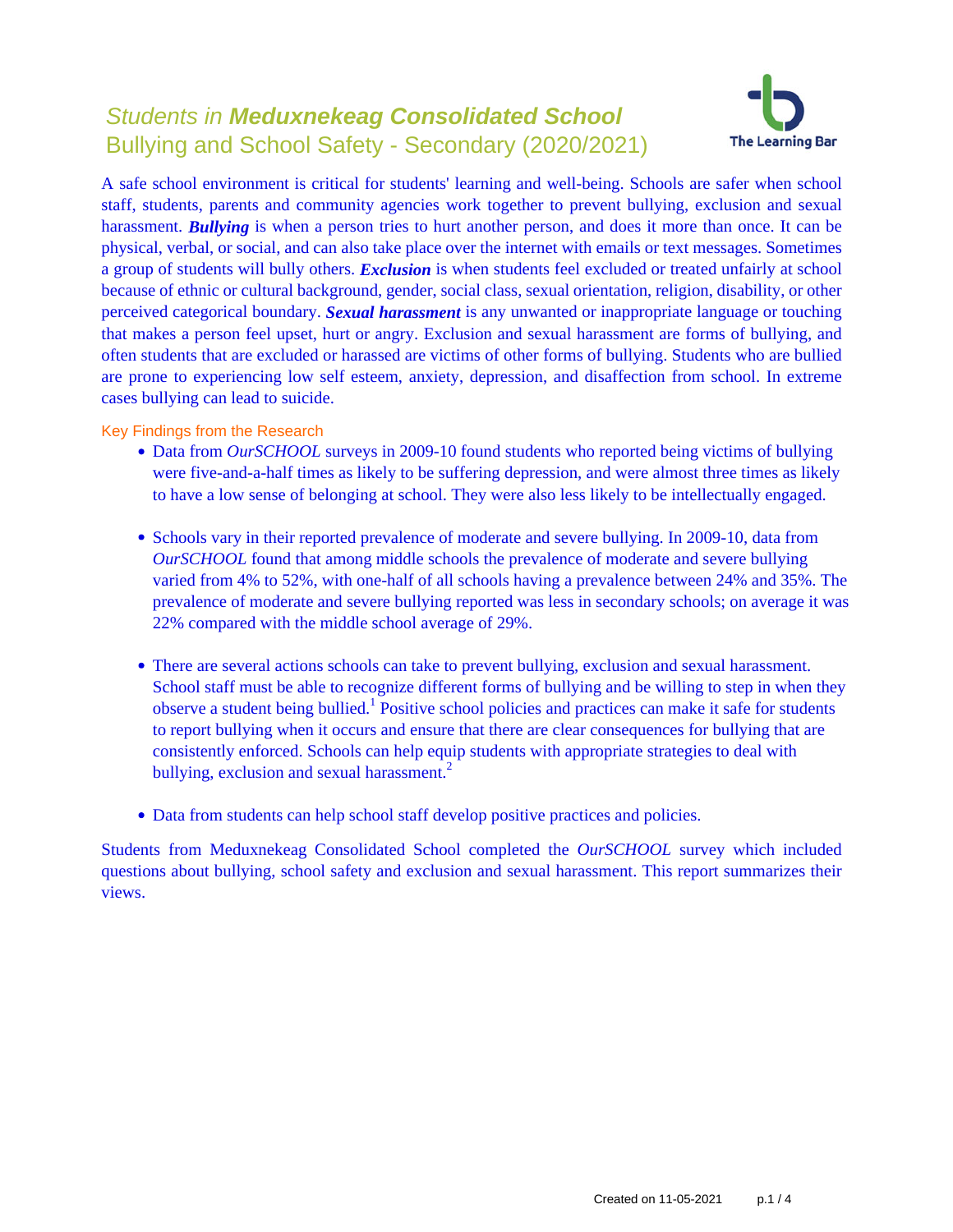### **1. The prevalence of school bullying**

The literature distinguishes between bullies, victims and those who are both bullies and the victims of bullying.<sup>3</sup> The percentage of students who report being victims of bullying is a useful school-level measure of the extent of bullying and its potential effects on youth. Students' reports of taking part in bullying and students' accounts of witnessing bullying are less useful as a school measure, because even a single incident of bullying may be seen or talked about by a wide range of students.

Overall, 36.4% of students in Meduxnekeag Consolidated School reported being a victim of bullying about once a week or more often, for at least one of the four types of bullying. In addition, *OurSCHOOL* classifies students as being moderate or severe victims. Figure 1 - shows the results for all students in Meduxnekeag Consolidated School, and separately for boys and girls, compared with the national average. Figure 2 indicates the types of bullying most often experienced by the students at Meduxnekeag Consolidated School. The results are based on students' reports of being victims of physical, social, verbal and cyber bullying in the previous 30 days.

### **Figure 1: Prevalence of bullying at Meduxnekeag Consolidated School**



### **Figure 2: Bullying by Type at Meduxnekeag Consolidated School**

### **2. Where and when bullying occurs**

Bullying tends to occur most frequently in classrooms, hallways and the lunchroom, but this can vary among schools.<sup>4</sup> Students quickly learn where the 'hot-spots' are, which tend to be places where there is inadequate supervision.<sup>5</sup> Students at Meduxnekeag Consolidated School were asked where bullying happened most often in and near their school. The results are shown in Figure 3.





The students at Meduxnekeag Consolidated School were also asked when bullying most often occurred. Figure 4 displays the results.

### **Figure 4: When bullying occurs at Meduxnekeag Consolidated School**



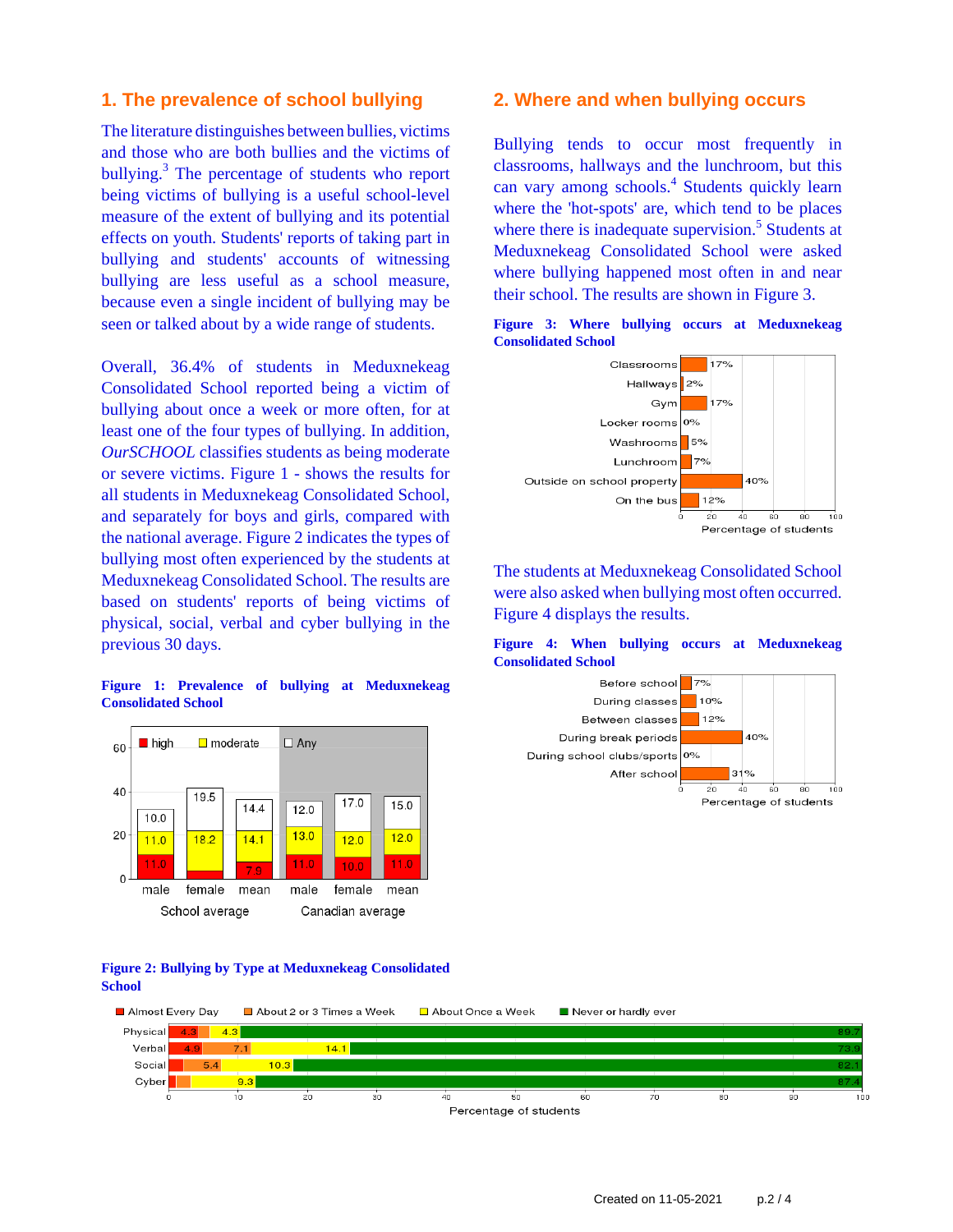### **3. How students respond to bullying**

Students in Meduxnekeag Consolidated School who reported being bullied in the past 30 days were asked what they did the last time they were bullied. Figure 5 summarizes their responses.





Figure 6 summarizes student responses when they saw or heard about a student being bullied.





# **4. Measures to prevent bullying**

School policies and practices can help prevent student bullying. Students at Meduxnekeag Consolidated School indicated the extent to which they felt certain anti-bullying measures were practiced in their school. Figure 7 shows the percentage of students that agreed or strongly agreed that these practices were evident in their school.

#### **Figure 7: Measures to prevent bullying at Meduxnekeag Consolidated School**



### **5. Students who feel excluded**

Many students feel excluded by their peers or treated unfairly by school staff because of their ethnic or cultural background, gender, social class, sexual orientation, religion, disability, or other perceived categorical boundaries. Figure 8 shows the percentage of students who felt excluded by other students for various reasons.





Figure 9 shows the percentage of students who felt they were treated unfairly by school staff for these same reasons.

**Figure 9: Reasons students feel they are treated unfairly by staff at Meduxnekeag Consolidated School**